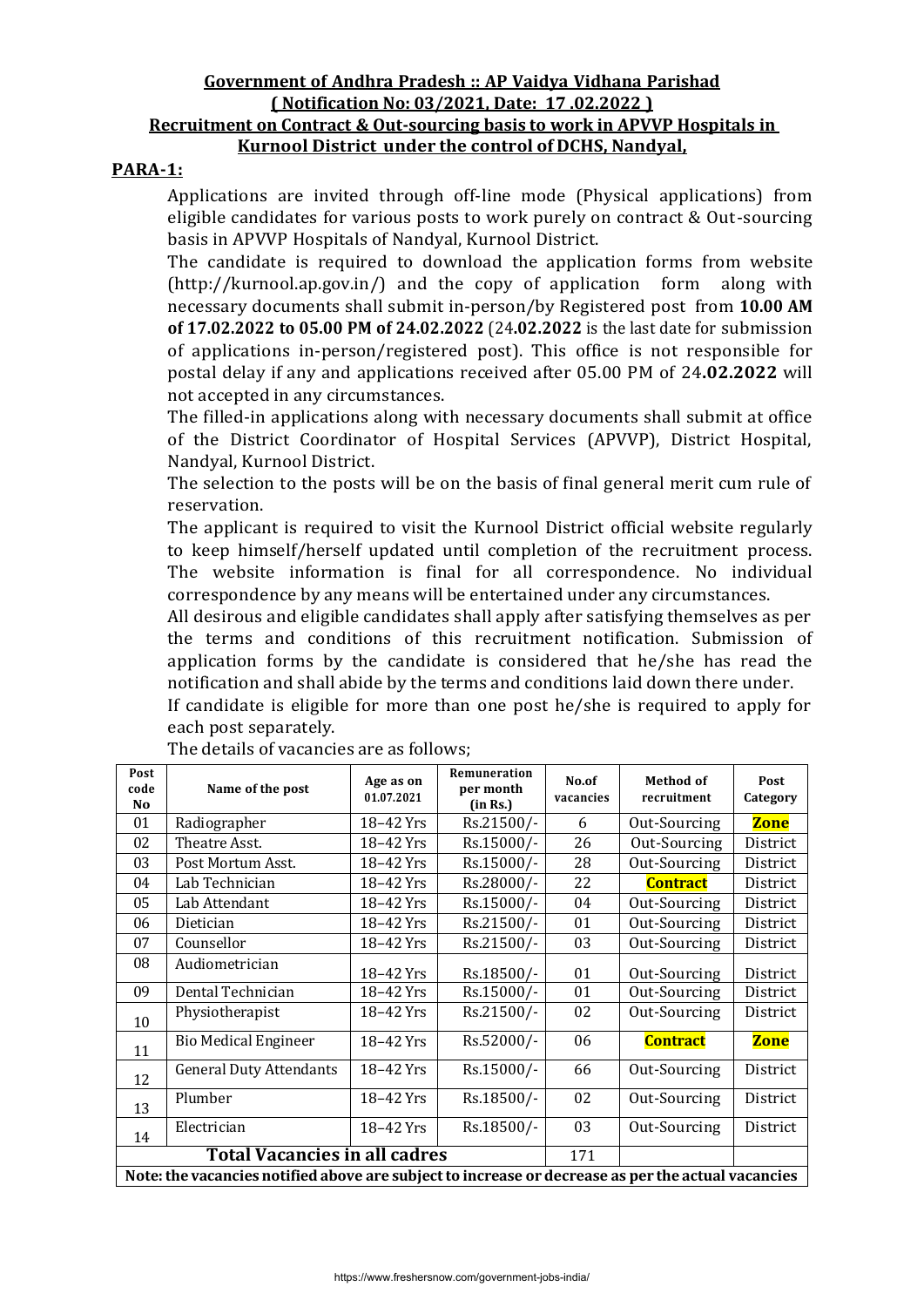### **PARA: 2 :: Educational (Academic & Technical) qualifications to various posts :**

The candidate should possess the prescribed academic qualifications as per the date of this notification. The date of this notification shall be the crucial date for calculating the experience including the practical experience.

If the applicant possesses an equivalence of qualifications other than prescribed qualification in this notification, applicant should produce a copy of the Government orders to the District Selection Committee, Kurnool District in advance within the last date for submitting application, failing which their application will be rejected.

| S.<br>N <sub>0</sub> | Category                 | Qualification                                                                                                                                                                                                                                                                                                                                                                                                                                                | <b>Nature of</b><br><b>Appointment</b> | <b>Remuneration in</b><br>Rs. per month |
|----------------------|--------------------------|--------------------------------------------------------------------------------------------------------------------------------------------------------------------------------------------------------------------------------------------------------------------------------------------------------------------------------------------------------------------------------------------------------------------------------------------------------------|----------------------------------------|-----------------------------------------|
| $\mathbf{1}$         | Physiotherapist          | Must have passed BA/BSc/B.Com<br>a.<br>or its equivalent exam recognized<br>by Government.<br>Must have obtained training in<br>b.<br>Electro-Therapy or Physiotherapy<br>or Physical training with special<br>preference to massaging for at<br>least two years from a<br>Government recognized<br>institution.                                                                                                                                             | Out sourcing                           | Rs.21,500/-                             |
| $\mathfrak{2}$       | Radiographer             | Must have passed CRA<br>a.<br>Examination recognize by<br>Government of A.P. Provided that<br>preference shall be given to a<br>candidate who in addition, possess<br>a DegreeBA<br>/ B.Sc/ M. Sc/ M. A./<br>$B.Sc(Hons) / B.A.$ (Hons)<br>of any recognized<br>university with Physics as<br>a mainsubject                                                                                                                                                  | Out sourcing                           | Rs.21,500/-                             |
| 3                    | <b>Theater Assistant</b> | a. Must have passed SSC/10 <sup>th</sup> class<br>or its equivalent from a<br>recognized School.<br>Must have put in a minimum<br>b.<br>service of 5 years as Nursing<br>Orderly in a hospital                                                                                                                                                                                                                                                               | Out sourcing                           | Rs.15,000/-                             |
| 4                    | Post Mortum Asst         | Must have passed SSC/10 <sup>th</sup> class<br>a.<br>or Its equivalent from a<br>recognized School.                                                                                                                                                                                                                                                                                                                                                          | Out sourcing                           | Rs.15,000/-                             |
| 5                    | Lab technician           | Intermediate with Chemistry as<br>a.<br>one of the subject.<br>Note:- Preference will be given<br>b.<br>to those who have passed<br>B.Sc./B.Sc(Hons)/M.Sc. with<br>Chemistry as one of the subjects.<br>Must posses a pass certificate of<br>c.<br>Lab technician course from any<br>of the govt Medical Colleges in<br>the State or IPM.Hyd, or<br>Siddartha Medical College,<br>Vijayawada or from any other<br>institute recognized by the Govt<br>of A.P | Contract                               | Rs.28,000/-                             |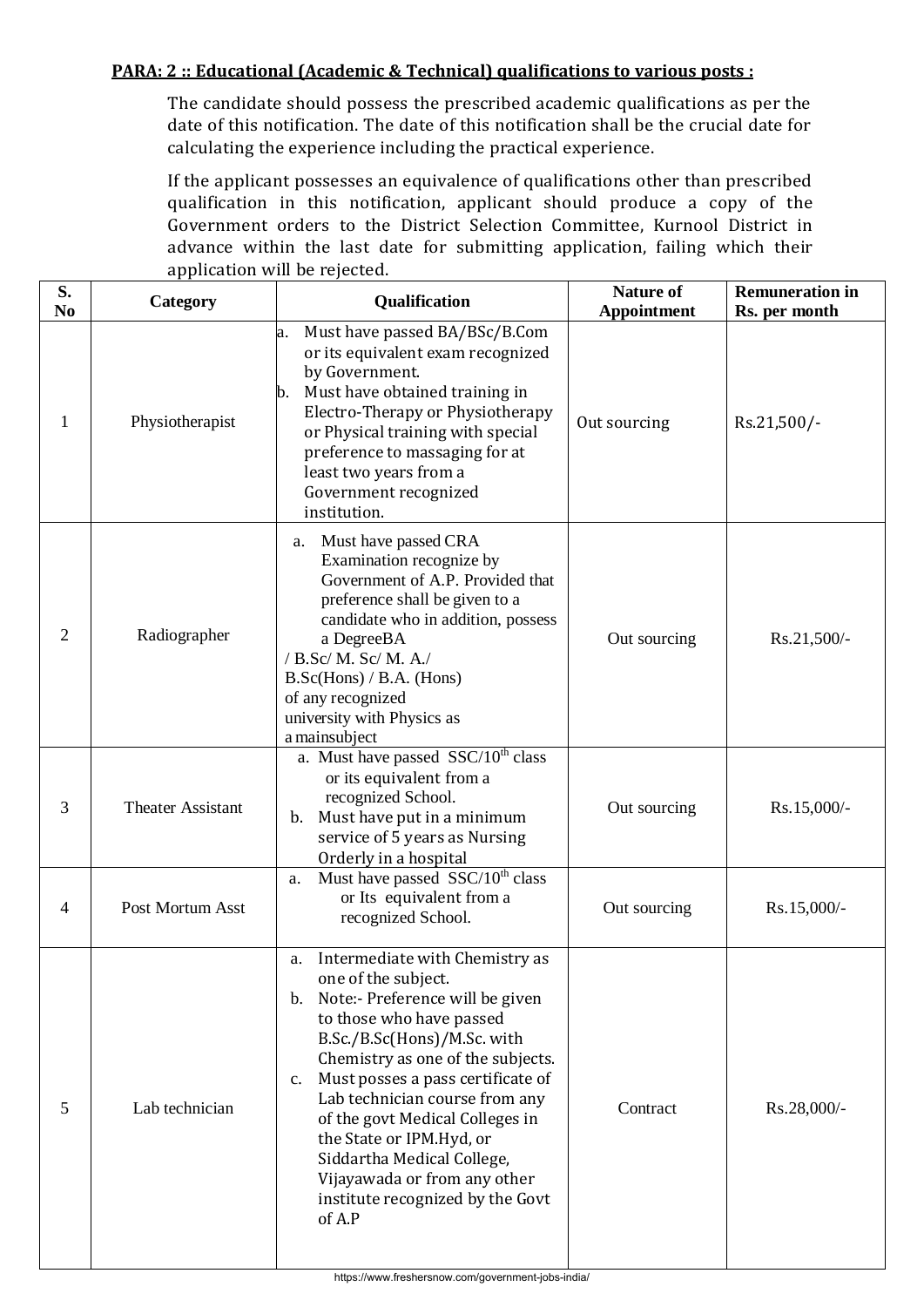| 6 | Lab Attendant | Must have passed SSC/10th class<br>a.<br>or its equivalent exam<br>recognized by the Govt of AP or<br>any other qualification<br>prescribed by the Govt from<br>time to time.<br>Must hold pass certificate of lab<br>$\mathbf{b}$ .<br>Attendant Course or<br>Intermediate (Lab Asst.<br>Vocational Course) conducted by<br>the Board of Inter Education, AP<br>or from any other institution<br>recognized by the Govt of AP. | Out sourcing | Rs.15,000/-   |
|---|---------------|---------------------------------------------------------------------------------------------------------------------------------------------------------------------------------------------------------------------------------------------------------------------------------------------------------------------------------------------------------------------------------------------------------------------------------|--------------|---------------|
| 7 | Dietician     | Must possess BSc Degree of<br>a.<br>university in India<br>established or incorporated<br>by or under a Central Act,<br>Provisional Act or State Act or<br>an institution recognized by<br>the university Grands<br>Commission or an equivalent<br>qualification and<br>b. Must have passed 1 year<br>course of diploma in applied<br>Nutrition and Dietetics from<br>a recognized university.                                  | Out sourcing | Rs.21,500/-   |
| 8 | Counselor     | No person shall be eligible for<br>a.<br>appointment to the said post<br>by Direct Recruitment unless<br>he possess the qualifications<br>as specified below namely-<br>Must possess B.A (Social<br>b.<br>Work) degree of any<br>university or incorporated by<br>or under a central act,<br>provincial act or a state act<br>and an institution recognized<br>by University Grants<br>Commission. (or) it's<br>equivalent      | Out sourcing | $Rs.21,500/-$ |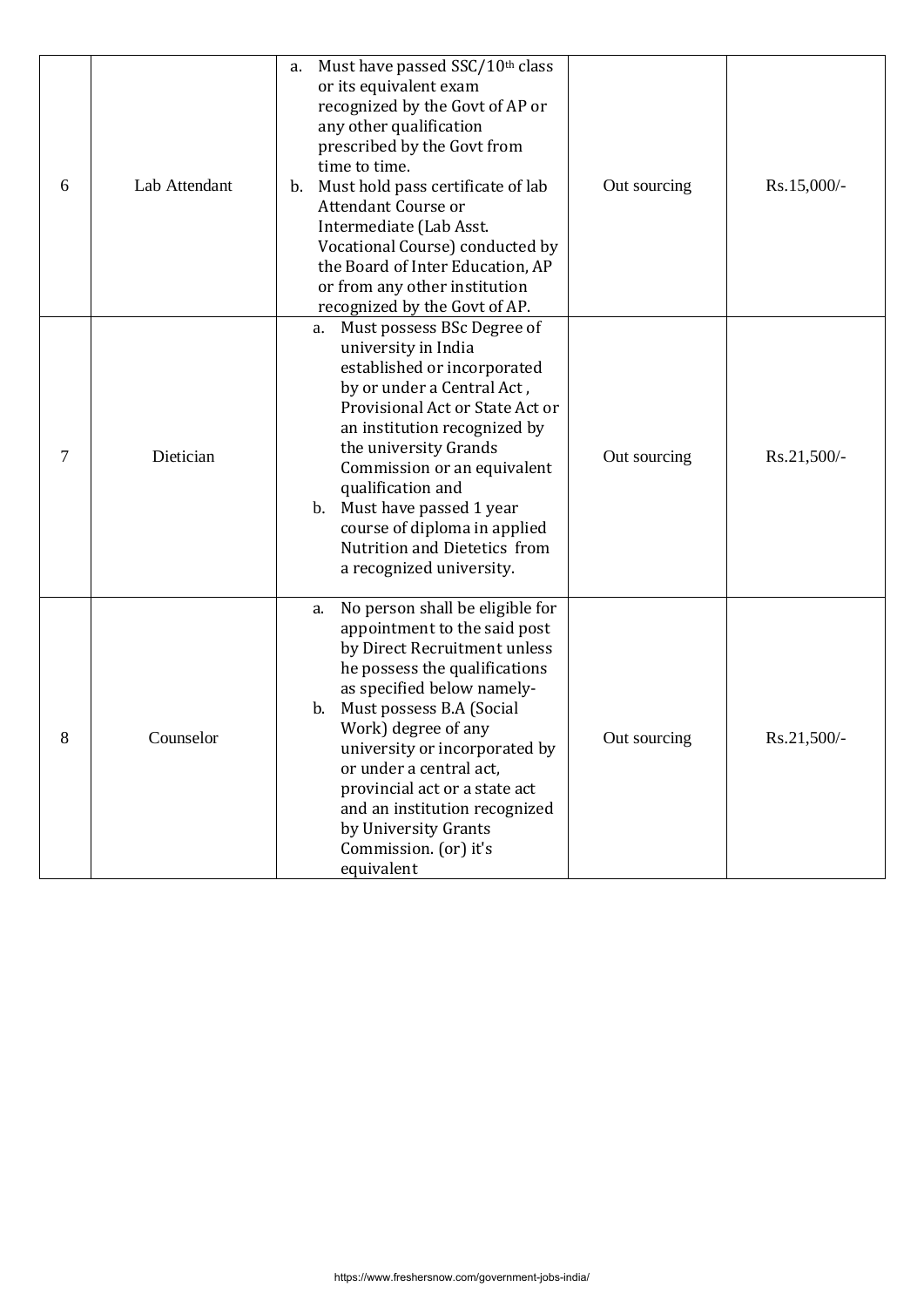| 9  | Audiometrician/Audiom<br>etric Technician | No person shall be eligible for<br>a.<br>appointment to the said post<br>by Direct Recruitment unless<br>he possess the qualifications<br>as specified below namely-<br>(1) Must possess Intermediate (or) it's<br>equivalent<br>(2) Must possess B.Sc (Audiology)<br>/Diploma in Audio - Metry Technician<br>from recognized institution in India<br>(3) Must be registered in RCI<br>(Rehabilitation Council of India)<br>(4) Must be registered in A.P.,<br>Paramedical Board                 | Out sourcing | Rs.18,500/- |
|----|-------------------------------------------|--------------------------------------------------------------------------------------------------------------------------------------------------------------------------------------------------------------------------------------------------------------------------------------------------------------------------------------------------------------------------------------------------------------------------------------------------------------------------------------------------|--------------|-------------|
| 10 | Dental technician                         | a. Must have passed Dental<br>Mechanic, Course from any<br>Institution recognized by Dental<br>Council of India.<br>b. Must have Registered as<br>Dental Mechanic with the<br>A.P. State Board of Dental<br>Council of India.                                                                                                                                                                                                                                                                    | Out sourcing | Rs.18,500/- |
| 11 | <b>Bio Medical Eng</b>                    | No person shall be eligible for<br>a.<br>appointment to the said post<br>by Direct Recruitment unless<br>he possess the qualifications<br>as specified below namely-<br>Must possess B.Tech (Bio<br>$\mathbf{b}$ .<br>Medical Engineer) degree of<br>any university or<br>incorporated by or under a<br>central act, provincial act or a<br>state act and an institution<br>recognized by University<br>Grants Commission / All<br>India council for Technical<br>education (or) it's equivalent | Contract     | Rs.52,000/- |
| 12 | Record Assistant/MRA                      | Must have passed SSC/10th<br>a.<br>class or its equivalent<br>examination recognized by<br>Government of AP.                                                                                                                                                                                                                                                                                                                                                                                     | Out sourcing | Rs.15,000/- |
| 13 | <b>General Duty</b><br><b>Attendants</b>  | Must have passed SSC/10 <sup>th</sup> class<br>a.<br>or Its equivalent from a<br>recognized School.                                                                                                                                                                                                                                                                                                                                                                                              | Out sourcing | Rs.15,000/- |
| 14 | Plumber                                   | Must have passed $SSC/10th$ class<br>a.<br>or its equivalent exam<br>ITI plumbing<br>b. Passed<br>in<br>trade from a recognized<br>institution<br>c. 3 years experience as plumber                                                                                                                                                                                                                                                                                                               | Out sourcing | Rs.18,500/- |
| 15 | Electrician                               | Must have passed SSC/10th<br>a.<br>class or its equivalent exam<br>Passed in<br><b>ITI</b> Electrician<br>b.<br>trade from a recognized<br>institution<br>3years experience<br>$c_{\cdot}$<br>as<br>Electrician.                                                                                                                                                                                                                                                                                 | Out sourcing | Rs.18,500/- |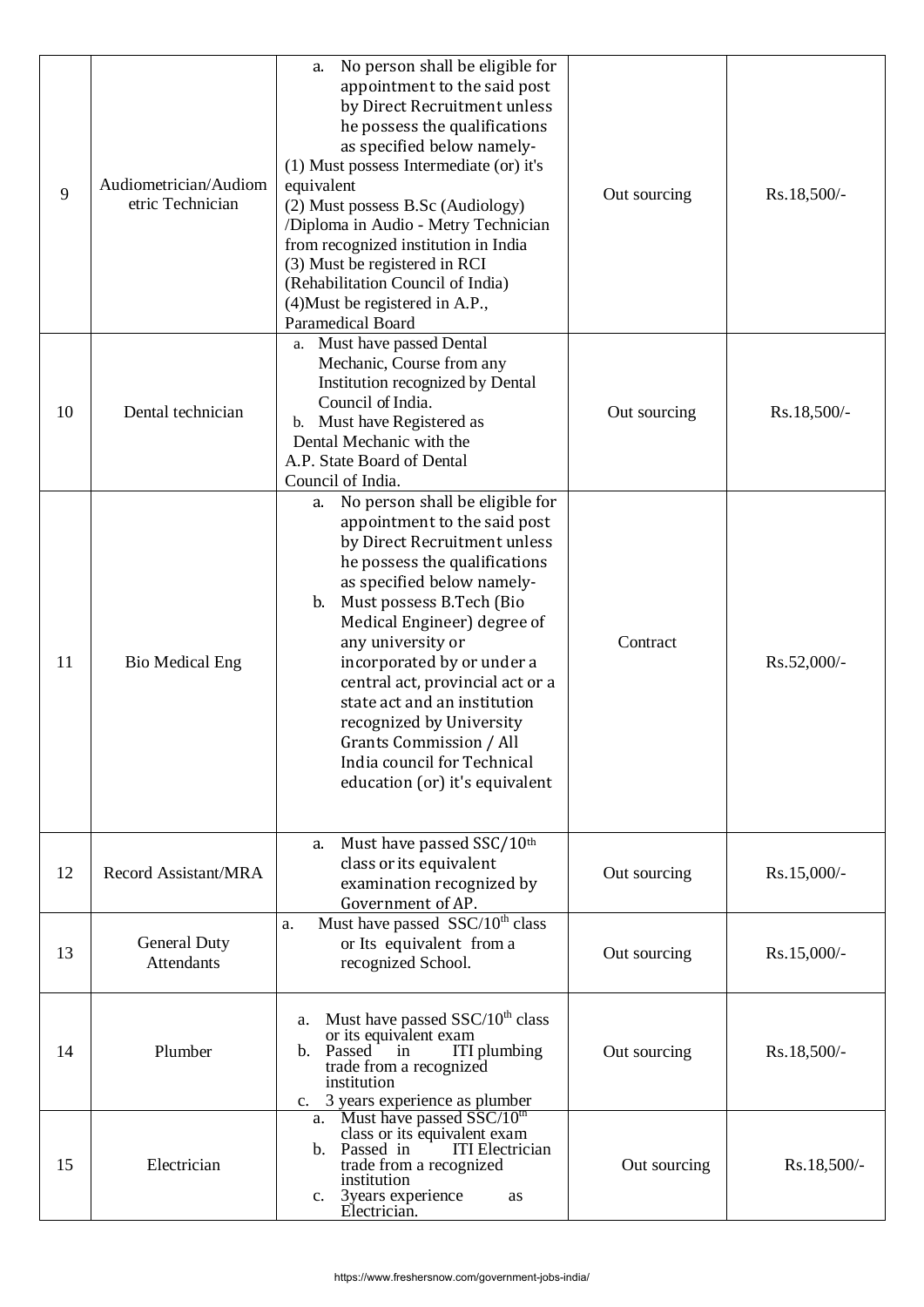# **PARAMEDICAL AND OTHER CATEGORIES - 2022 - DCHS NANDYAL KURNOOL DISTRICT**

| SI.            | Name of the                    | No. Of                  | <b>Place of vacancies</b> |                    | <b>Method of</b>   |                               |
|----------------|--------------------------------|-------------------------|---------------------------|--------------------|--------------------|-------------------------------|
| No.            | Category                       | <b>Posts</b>            | Name of the<br>Hospital   | No.<br>Of<br>posts | <b>Recruitment</b> | <b>ROR</b>                    |
| $\mathbf{1}$   |                                |                         | <b>DH Nandyal</b>         | 4                  |                    | 1) OC-03                      |
| $\overline{2}$ |                                |                         | AH Adoni                  | $\overline{2}$     |                    | 2)OC(W)-04<br>3) SC-02        |
| 3              |                                |                         | <b>MCH Adoni</b>          | $\mathbf{1}$       |                    | 4)SC(W)-01                    |
| 4              |                                |                         | <b>CHC Alur</b>           | $\mathbf{1}$       |                    | 5) ST-02<br>6) BC-A-02        |
| 5              |                                |                         | CHC Pathikonda            | $\mathbf{1}$       |                    | 7) BC-B-02                    |
| 6              |                                |                         | CHC owk                   | $\mathbf{1}$       |                    | 8)BC-D(W)-01<br>9) BC-E(W)-01 |
| 7              |                                |                         | <b>CHC Koilakuntla</b>    | $\mathbf{1}$       |                    | 10)EWS-02                     |
| 8              |                                |                         | <b>CHC Atmakur</b>        | $\mathbf{1}$       |                    | 11)H.H-01<br>12) OC-Ex-Ser-01 |
| 9              | Lab Technician                 | 22                      | <b>CHC Kodumur</b>        | $\mathbf{1}$       | Contract           |                               |
| 10             |                                |                         | <b>CHC Nandikotkur</b>    | $\mathbf{1}$       |                    |                               |
| 11             |                                |                         | <b>CHC Yallur</b>         | $\mathbf{1}$       |                    |                               |
| 12             |                                |                         | <b>CHC Panyam</b>         | $\overline{2}$     |                    |                               |
| 13             |                                |                         | <b>CHC Orvakal</b>        | $\mathbf{1}$       |                    |                               |
| 14             |                                | <b>CHC Veldurthy</b>    | $\mathbf{1}$              |                    |                    |                               |
| 15             |                                | <b>CHC Midthur</b>      | $\mathbf{1}$              |                    |                    |                               |
| 16             |                                |                         | <b>CHC Velugodu</b>       | $\mathbf{1}$       |                    |                               |
| 17             |                                |                         | <b>CHC Bethamcheralla</b> | $\mathbf{1}$       |                    |                               |
|                |                                | <b>Total</b>            |                           | 22                 |                    |                               |
| $\mathbf{1}$   |                                |                         | AH Adoni                  | $\mathbf{1}$       |                    | 1) $OC(W) - 1$<br>2) SC(W)-1  |
| $\overline{2}$ | Lab Attendant                  | $\overline{\mathbf{4}}$ | AH Banaganapalli          | $\mathbf{1}$       | Outsourcing        | $3)$ OC-1                     |
| 3              |                                |                         | AH Yemmiganur             | 1                  |                    | 4) BC-A(W)-1                  |
| 4              |                                |                         | CHC Dhone                 | $\mathbf{1}$       |                    |                               |
|                |                                | <b>Total</b>            |                           | 4                  |                    |                               |
| $\mathbf{1}$   | Audiometrician                 | $\mathbf 1$             | DH Nandyal                | $\mathbf{1}$       | Outsourcing        |                               |
|                |                                | <b>Total</b>            |                           | $\mathbf{1}$       |                    |                               |
| $\mathbf{1}$   | Dental<br>Technician           | $\mathbf 1$             | <b>DH Nandyal</b>         | $\mathbf{1}$       | Outsourcing        |                               |
|                |                                | <b>Total</b>            |                           | $\mathbf{1}$       |                    |                               |
| $\mathbf{1}$   |                                |                         | AH Adoni                  | $\mathbf{1}$       |                    | 1) $OC(W) - 1$                |
| $\overline{2}$ | Physiotherapist                | $\overline{2}$          | AH Banaganapalli          | $\mathbf{1}$       | Outsourcing        | $2) SC(W)-1$                  |
|                |                                | <b>Total</b>            |                           | $\overline{2}$     |                    |                               |
| $\mathbf{1}$   |                                |                         | DH Nandyal                | $\overline{2}$     |                    | 1) $OC(W) - 1$                |
| $\overline{2}$ | <b>Bio Medical</b><br>Engineer | 6                       | AH Adoni                  | $\mathbf{1}$       | Contract           | $2) SC(W)-1$<br>3) OC-2       |
| 3              |                                |                         | AH Banaganapalli          | $\mathbf{1}$       |                    | 4) BC-A(W)-1                  |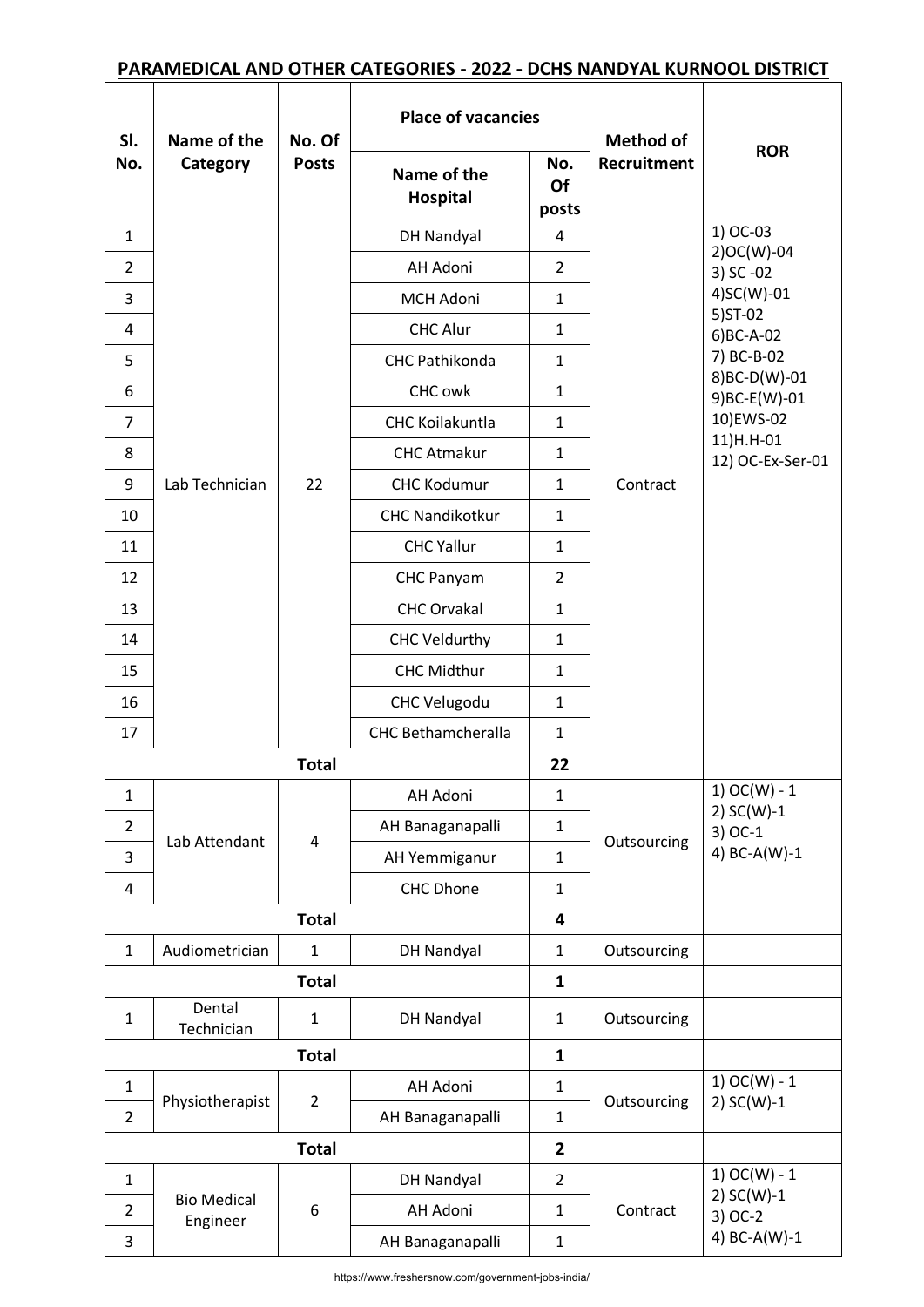| 4              |                      |              | AH Yemmiganur             | $\mathbf{1}$   |             | 5) VH(W)-1                                    |
|----------------|----------------------|--------------|---------------------------|----------------|-------------|-----------------------------------------------|
| 5              |                      |              | AH Dhone                  | $\mathbf{1}$   |             |                                               |
|                |                      | <b>Total</b> |                           | 6              |             |                                               |
| $\mathbf{1}$   |                      |              | CHC Owk                   | $\mathbf{1}$   |             | 1) OC-02                                      |
| $\overline{2}$ |                      |              | <b>CHC Yallur</b>         | $\mathbf{1}$   |             | $2)ST(W)-01$<br>3) BC-B(W)-01                 |
| 3              |                      | 6            | CHC Panyam                | $\mathbf{1}$   |             | 4)EWS(W)-01                                   |
| 4              | Radiographer         |              | <b>CHC Orvakal</b>        | $\mathbf{1}$   | Outsourcing | 5) OC-Ex-Ser-01                               |
| 5              |                      |              | <b>CHC Midthur</b>        | $\mathbf{1}$   |             |                                               |
| 6              |                      |              | <b>CHC Velugodu</b>       | $\mathbf{1}$   |             |                                               |
|                |                      | <b>Total</b> |                           | 6              |             |                                               |
| $\mathbf{1}$   |                      |              | DH Nandyal                | 4              |             | 1) OC-06                                      |
| 2              |                      |              | AH Adoni                  | $\mathbf{1}$   |             | $2)OC(W)-03$<br>3) SC-03                      |
| 3              |                      |              | AH Banaganapalli          | $\mathbf{1}$   |             | 4)SC(W)-01                                    |
| 4              |                      |              | MCH Adoni                 | $\overline{2}$ |             | $5)ST-01$<br>6) BC-A-02                       |
| 5              |                      |              | <b>CHC Alur</b>           | $\mathbf{1}$   |             | 7) BC-B-01                                    |
| 6              |                      |              | CHC Pathikonda            | $\mathbf{1}$   |             | 8)BC-D(W)-01<br>9) BC-E(W)-01                 |
| $\overline{7}$ |                      |              | CHC owk                   | $\mathbf{1}$   |             | 10)EWS-01<br>11) VH(W)-01<br>12) OC-Ex-Ser-01 |
| 8              |                      |              | CHC Koilakuntla           | $\mathbf{1}$   |             |                                               |
| 9              |                      |              | CHC Allagadda             | $\mathbf{1}$   |             | 13) ST(W)-01                                  |
| 10             |                      |              | <b>CHC Atmakur</b>        | $\mathbf{1}$   |             | 14) BC-B(W)-01<br>15) BC-C-01                 |
| 11             | Theatre Asst.        | 26           | <b>CHC Sunnipenta</b>     | $\mathbf{1}$   | Outsourcing | 16) EWS(W)-01                                 |
| 12             |                      |              | <b>CHC Kodumur</b>        | $\mathbf{1}$   |             |                                               |
| 13             |                      |              | AH Dhone                  | 2              |             |                                               |
| 14             |                      |              | <b>CHC Nandikotkur</b>    | $\mathbf{1}$   |             |                                               |
| 15             |                      |              | <b>CHC Yallur</b>         | $\mathbf{1}$   |             |                                               |
| 16             |                      |              | CHC Panyam                | $\mathbf{1}$   |             |                                               |
| 17             |                      |              | <b>CHC Orvakal</b>        | $\mathbf{1}$   |             |                                               |
| 18             |                      |              | <b>CHC Veldurthy</b>      | $\mathbf{1}$   |             |                                               |
| 19             |                      |              | CHC Midthur               | $\mathbf{1}$   |             |                                               |
| 20             |                      |              | <b>CHC Velugodu</b>       | $\mathbf{1}$   |             |                                               |
| 21             |                      |              | <b>CHC Bethamcheralla</b> | $\mathbf{1}$   |             |                                               |
|                |                      | <b>Total</b> |                           | 26             |             |                                               |
| $\mathbf{1}$   |                      |              | <b>DH Nandyal</b>         | 3              |             | 1) OC-07<br>$2)OC(W)-03$                      |
| $\overline{2}$ |                      |              | AH Adoni                  | $\overline{2}$ |             | 3) SC -03                                     |
| 3              |                      |              | AH Banaganapalli          | $\mathbf{1}$   |             | 4)SC(W)-01                                    |
| 4              | Post Mortum<br>Asst. | 28           | AH Yemmiganur             | $\mathbf{1}$   | Outsourcing | $5)ST-01$<br>6) BC-A-02                       |
| 5              |                      |              | MCH Adoni                 | $\overline{2}$ |             | 7) BC-B-01                                    |
| 6              |                      |              | <b>CHC Alur</b>           | $\mathbf{1}$   |             | 8)BC-D(W)-01<br>9) BC-E(W)-01                 |
| $\overline{7}$ |                      |              | CHC Pathikonda            | $\mathbf 1$    |             | 10)EWS-01                                     |

https://www.freshersnow.com/government-jobs-india/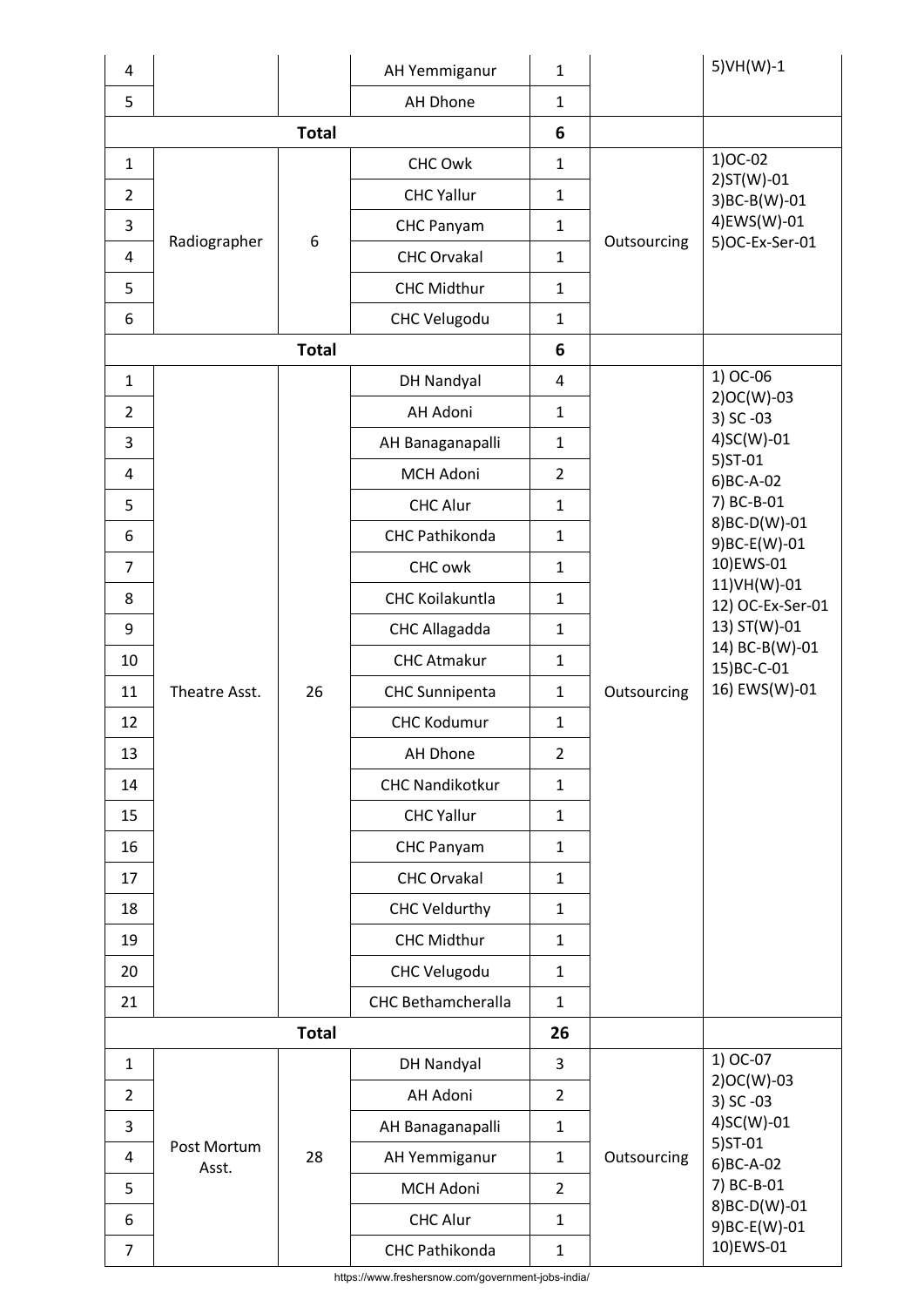| 8              |             |              | CHC owk                   | $\mathbf{1}$   |             | 11) VH(W)-01                      |
|----------------|-------------|--------------|---------------------------|----------------|-------------|-----------------------------------|
| 9              |             |              | <b>CHC Koilakuntla</b>    | $\mathbf{1}$   |             | 12) OC-Ex-Ser-01<br>13) ST(W)-01  |
| 10             |             |              | CHC Allagadda             | $\overline{2}$ |             | 14) BC-B(W)-01                    |
| 11             |             |              | <b>CHC Atmakur</b>        | $\mathbf{1}$   |             | 15) BC-C-01<br>16) EWS(W)-01      |
| 12             |             |              | <b>CHC Sunnipenta</b>     | $\mathbf{1}$   |             | 17) BC-A(W)-01                    |
| 13             |             |              | <b>CHC Kodumur</b>        | $\mathbf{1}$   |             |                                   |
| 14             |             |              | AH Dhone                  | $\overline{2}$ |             |                                   |
| 15             |             |              | <b>CHC Nandikotkur</b>    | $\mathbf{1}$   |             |                                   |
| 16             |             |              | <b>CHC Yallur</b>         | $\mathbf{1}$   |             |                                   |
| 17             |             |              | CHC Panyam                | $\mathbf{1}$   |             |                                   |
| 18             |             |              | <b>CHC Orvakal</b>        | $\mathbf{1}$   |             |                                   |
| 19             |             |              | <b>CHC Veldurthy</b>      | $\mathbf{1}$   |             |                                   |
| 20             |             |              | <b>CHC Midthur</b>        | $\mathbf{1}$   |             |                                   |
| 21             |             |              | <b>CHC Velugodu</b>       | $\mathbf{1}$   |             |                                   |
| 22             |             |              | <b>CHC Bethamcheralla</b> | $\mathbf{1}$   |             |                                   |
|                |             | <b>Total</b> |                           | 28             |             |                                   |
| $\mathbf{1}$   | Dietician   | $\mathbf{1}$ | DH Nandyal                | $\mathbf{1}$   | Outsourcing |                                   |
|                |             | <b>Total</b> |                           | $\mathbf{1}$   |             |                                   |
| $\mathbf{1}$   |             |              | <b>DH Nandyal</b>         | $\mathbf{1}$   |             | 1) $OC(W) - 1$                    |
| $\overline{2}$ | Counsellor  | 3            | AH Adoni                  | $\mathbf{1}$   | Outsourcing | 2) $SC(W)-1$                      |
|                |             |              |                           |                |             | $3)$ OC-1                         |
| 3              |             |              | AH Banaganapalli          | $\mathbf{1}$   |             |                                   |
|                |             | <b>Total</b> |                           | 3              |             |                                   |
| 1              |             |              | AH Adoni                  | 3              |             | 1) OC-14                          |
| $\overline{2}$ |             |              | MCH Adoni                 | 4              |             | $2)OC(W)-9$<br>3) SC-06           |
| 3              |             |              | <b>CHC Alur</b>           | $\overline{2}$ |             | 4)SC(W)-04                        |
| 4              |             |              | CHC Pathikonda            | $\mathbf{1}$   |             | 5) ST-02<br>$6)BC-A-03$           |
| 5              |             |              | CHC owk                   | 6              |             | 7) BC-B-03                        |
| 6              |             |              | CHC Koilakuntla           | $\mathbf{1}$   |             | 8) BC-D(W)-02<br>9) BC-E(W)-01    |
| $\overline{7}$ |             |              | <b>CHC Atmakur</b>        | 3              |             | 10)EWS-04                         |
| 8              |             |              | <b>CHC Sunnipenta</b>     | $\mathbf{1}$   |             | 11) VH(W)-01<br>12) OC-Ex-Ser-02  |
| 9              | Genera Duty | 66           | <b>CHC Kodumur</b>        | 3              | Outsourcing | 13) ST(W)-02                      |
| 10             | Attendance  |              | <b>CHC Nandikotkur</b>    | 3              |             | 14) BC-B(W)-02<br>15) BC-C-01     |
| 11             |             |              | <b>CHC Yallur</b>         | 6              |             | 16) EWS(W)-02                     |
| 12             |             |              | CHC Panyam                | 6              |             | 17) BC-A(W)-02<br>18)OC-Sports-01 |
| 13             |             |              | <b>CHC Orvakal</b>        | 6              |             | 19)H.H-01                         |
| 14             |             |              | <b>CHC Veldurthy</b>      | 6              |             | 20) O.H-01                        |
| 15             |             |              | <b>CHC Midthur</b>        | 6              |             | 21) BC-E-01<br>22) BC-D-02        |
| 16             |             |              | <b>CHC Velugodu</b>       | 6              |             |                                   |

https://www.freshersnow.com/government-jobs-india/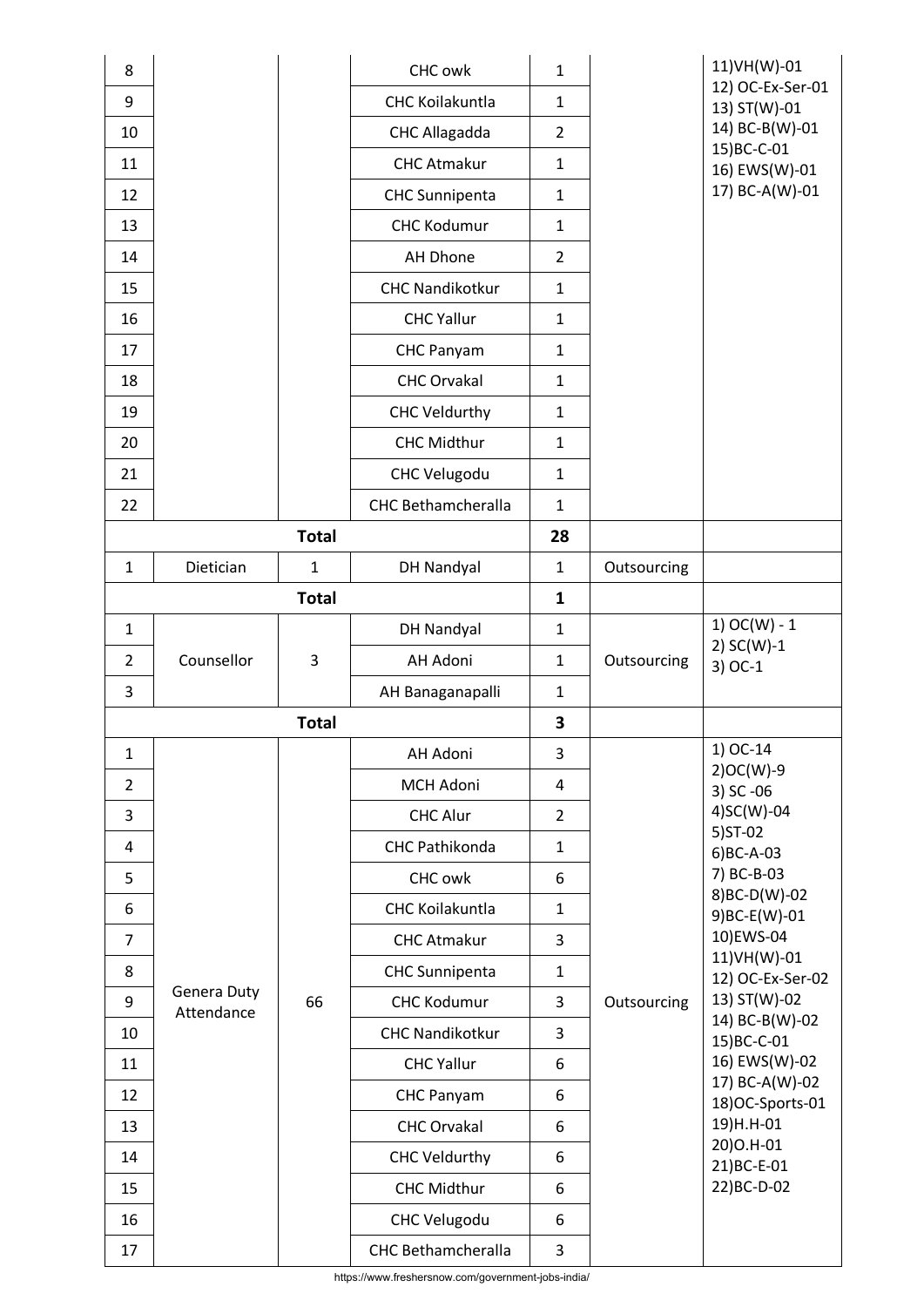|                |                    | <b>Total</b>   |                  | 66           |             |                           |
|----------------|--------------------|----------------|------------------|--------------|-------------|---------------------------|
| $\mathbf{1}$   | Plumber            | $\overline{2}$ | AH Adoni         | 1            |             | 1) $OC(W) - 1$            |
| $\overline{2}$ |                    |                | AH Banaganapalli | $\mathbf{1}$ | Outsourcing | 2) $SC(W)-1$              |
| <b>Total</b>   |                    |                | $\overline{2}$   |              |             |                           |
| 1              |                    |                | DH Nandyal       | 1            |             | 1) $OC(W) - 1$            |
| 2              | Electrician        | 3              | AH Adoni         | 1            | Outsourcing | 2) $SC(W)-1$<br>$3)$ OC-1 |
| 3              |                    |                | AH Banaganapalli | 1            |             |                           |
|                |                    | <b>Total</b>   |                  | 3            |             |                           |
|                | <b>Grand Total</b> | 171            |                  | 171          |             |                           |

### **PARA: 3 :: Reservations :**

Local/Nonlocalreservationswillbefollowedasperguidelines.RuleofReservationwilbe followed as per rules inforce. EvaluationofvariousPhysicalDisabilitiesandprocedureforcertificationswillbeas per order contained in G.O.Ms.No.56, WD,CW&DW(DW) Dept., Dt.02.12.2003 and G.O.Ms.No.31, WD,CW&DW(DW)Dept.,Dt.01.12.2009.

#### **PARA:4:: Reservation to Local candidates**

Reservation to the local candidate is applicable as provided in Article 371-D as per G.O.Ms.674, GA(SPF-A) Dept., Dt.20.10.1975 and rules amendment from time to time and as in force on the date of notification. The candidate claiming as local candidates should obtain the required study certificates (from  $4<sup>th</sup>$  class to  $10<sup>th</sup>$ class or SSC) or Residence Certificate in the proforma prescribed for those candidates who have not studied in any Educational Institutions as the case maybe. The relevant certificate with authorize signature shall be produced as and when required.

#### **PARA: 5 :: Age :**

5.1. Minimum 18 years & maximum 42 years as on 01.07.2021 as per G.O.Ms.No.105 GA(Ser-A) Dept., Dt.27.09.2021(no person shall be eligible if less than 18 years and is more than 42 years).

| Sl No | Category of candidates                         | Relaxation permissible on upper age                                                                      |
|-------|------------------------------------------------|----------------------------------------------------------------------------------------------------------|
| 01    | SC/ST/BC & EWS                                 | 5 years                                                                                                  |
| 02    | Physically handicapped persons                 | 10 years                                                                                                 |
| 03    | Ex-servicemen                                  | Shall be allowed to deduct from his age a                                                                |
| 04    | NCC.<br>(who have worked as Instructor in NCC) | period of 3 years in addition to the length of<br>the service rendered by him in the Armed<br>forces/NCC |

\*\* Provided that the persons referred to at serial no.4&5 above shall, after making the deductions referred to in sub rule  $12(c)(i)$  & (ii) of AP State and Subordinate Services Rules not exceed the maximum age limit prescribed for the post.

\*\* The age relaxation for Ex-servicemen is applicable for those who have been released from Armed forces other than by way of dismissal or discharge on account of misconduct or inefficiency.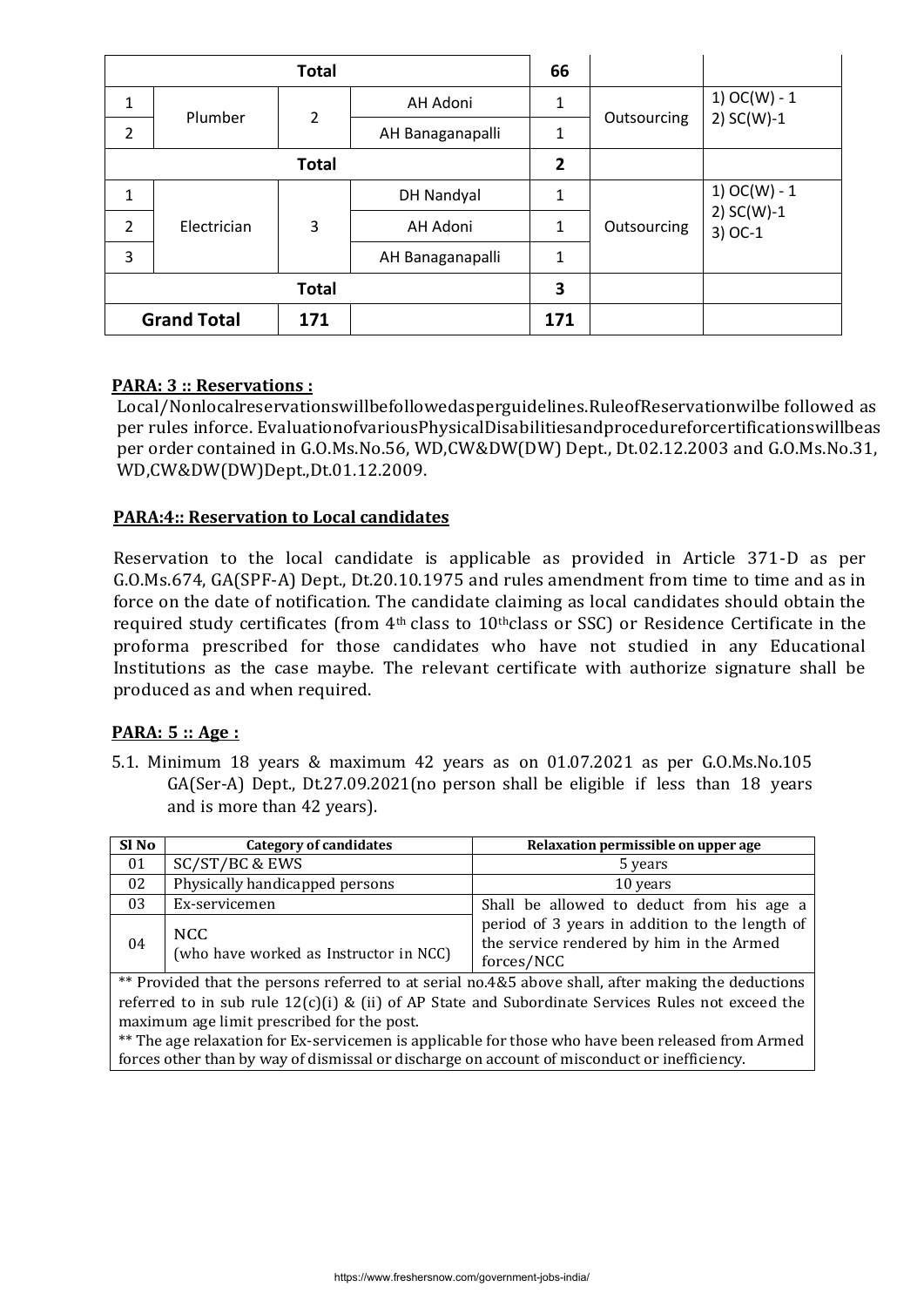#### **PARA: 6 :: Fee :**

Applicant must enclose a demand draft towards application processing fee as given below in favour of District Coordinator of Hospital Services, Nandyal; (if candidate is eligible for more than one post is required to enclose demand draft for each post and apply for each post separately).

- a) For OC candidates..............................................= Rs.300/-
- b) For SC/ST/BC/EWS candidates ................= Rs.200/-
- c) For Physically challenged candidates.  $=$  Exempted

#### **PARA: 7 :: Important note on Recruitment process and procedure of selection :**

The recruitment will be processed as per this notification and as per the rules and instructions issued by the Government and also as decided by the District Selection Committee, Kurnool District from time to time in terms of respective Special Rules/Adhoc Rules governing the recruitment and the related G.Os, rules etc., are applicable.

The various conditions and criteria prescribed herein are governed by the AP State and Subordinate Rules 1996 read with the relevant special rules applicable to any particular services in the departments. Any guidelines or clarifications are based on the said rules, and in case of any necessity any matter will be processed as per the relevant General and Special Rules as in force.

| Sl.No | Criteria                                                                                              | Weightage (total marks=100)                                                                                                                                                                                                                                                                                                                                                           |
|-------|-------------------------------------------------------------------------------------------------------|---------------------------------------------------------------------------------------------------------------------------------------------------------------------------------------------------------------------------------------------------------------------------------------------------------------------------------------------------------------------------------------|
| 01    | Aggregate of marks obtained in all the<br>years in the qualifying examination                         | 75 marks                                                                                                                                                                                                                                                                                                                                                                              |
| 02    | of<br>Weightage<br>for<br>experience<br>government services included Contract<br>out-sourcing service | <u>Based on working Area;</u><br>a) $@2.5$ marks for six months in Tribal area<br>b) @ 2 marks for six months in Rural area<br>c) $\omega$ 1 mark for six months in Urban area<br><u>Based on Covid duties (who were appointed</u><br>exclusively for Covid-19 purpose);<br>a) $\omega$ 5 marks per six months<br>b) @10 marks per one year<br>c) $@15$ marks per one year six months |
| 03    | Weightage for No. of years since<br>passing qualifying examination                                    | Upto 10 marks @ 1.0 marks per completed<br>year after acquiring requisite qualification.                                                                                                                                                                                                                                                                                              |

The selection to this recruitment will be based on the merit given below;

Note-1:The maximum weight age as mentioned at point– (02)for Government service rendered in Tribal/Rural/Urban areas including Covid-19dutiesismaximumupto15 marks as per G.O.Ms.No.211, HM&FW (B2) department, dated.08.05.2021 read with G.O.Rt.No.573, HM&FW (B2) department, dated.01.11.2021 and GO.Rt.No:07,HM&FW(B2)Dept.,Dated:06.01.2022.

Note-2: The above Covid-19 shall be applicable only to the persons who have rendered their services for Covid-19 on Contract/Outsourcing/Honorarium basis and are appointed by the District Collectors or any other Competent authority exclusively for Covid-19purpose, based on Orders issued by the Government from time to time.

**Note-3: The candidates who claim service weightage should submit Original service certificates in prescribed proforma duly issued by the competent authority along with copy of appointment orders issued by competent authority. Those who fail to submit the Original service certificate in prescribed proforma duly issued by the competent authority with appointment orders by competent authority will not be allowed service weightage.**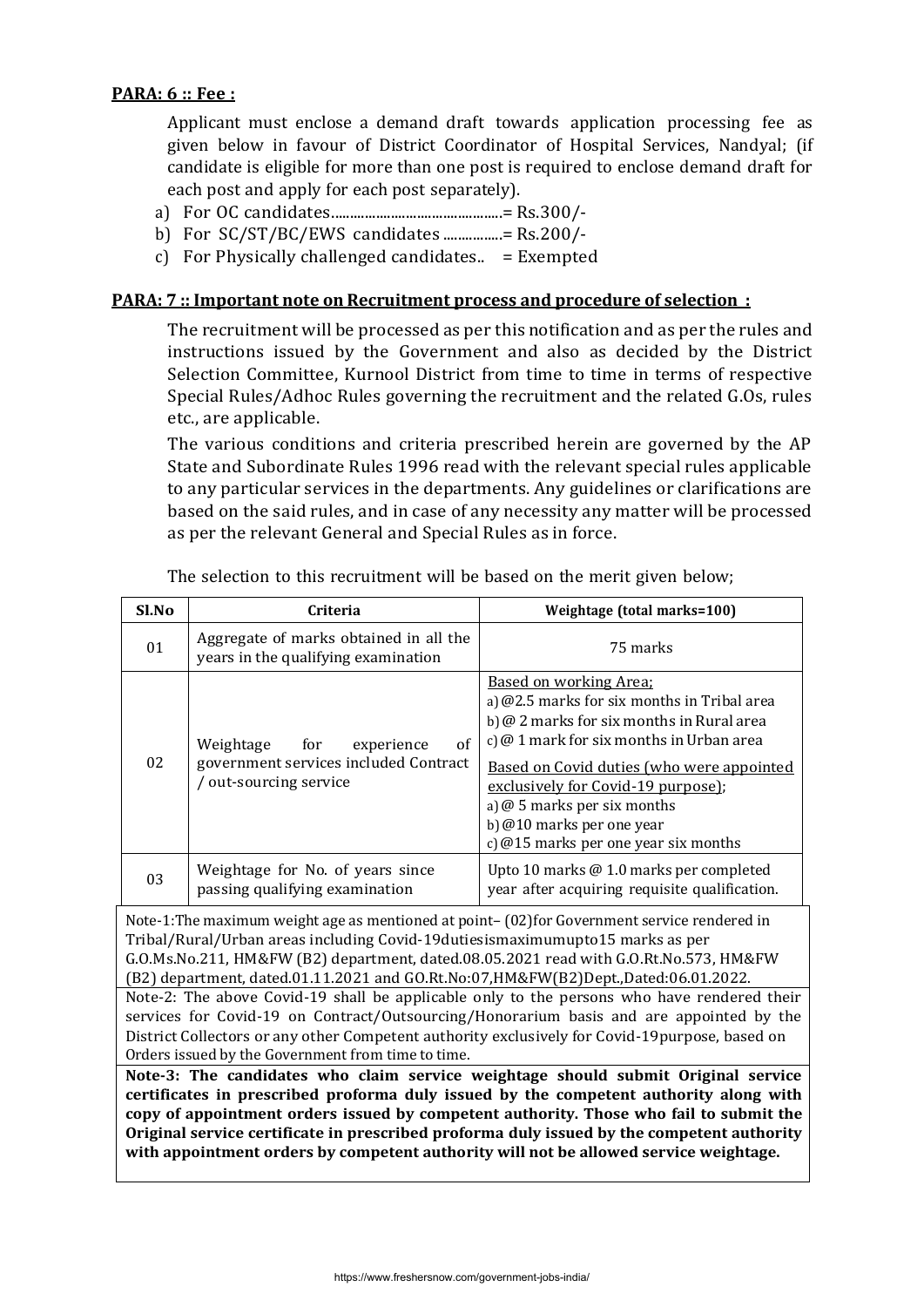#### **PARA: 8 :: Tenure of appointment and important conditions :**

The tenure of the contract/outsourcing initially one year from the date of joining in the post and may be extended for further period as per the instructions issued by the Government from time to time. The District Selection Committee; **Kurnool** reserves all the rights to terminate the contract/outsourcingservicesofanycandidate/candidatesatanytimewithoutgivinganypriornoti ceasperdirectionsoftheGovernmentfromtimetotime.

#### **PARA: 9 :: Debarment :**

Candidates should make sure of their eligibility to the post applied for and that the declaration made by them in the format of application regarding their eligibility is correct in all aspects. Any candidate furnishing in-correct information or making false declaration his/her eligibility at any stage or suppressing any information, is liable to be debarred up to 5 years from applying for any of the notifications conducted by APPSC/District Selection Committee/any other recruiting agencies and their candidature for this recruitment summarily rejected.

The District Selection Committee, Kurnool District is vested with conducting recruitment and selection as per rules duly maintaining utmost secrecy and confidentiality in this process and any attempt by anyone causing or likely to cause breach of this duty in such manner or by such action as to violate or likely to violate the fair practices followed and ensured by DSC, Kurnool District will be sufficient cause for rendering such questionable means as ground for debarment and other consequences as per law and rules.

#### **PARA: 10 :: District Selection Committee decision to be final :**

10.1. The decision of the District Selection Committee in all aspects and respects pertaining to the application and its acceptance or rejection as the case may be, conduct of recruitment of and at all consequent stages culminating in the selection or otherwise of any candidate shall be final in all respects and binding on all concerned, under the powers vested with it as per rules in force. District Selection Committee also reserves its rights to alter and modify the terms and conditions laid down in the notification for conducting the various stages up to selection or withdraw the notification at any time as warranted by any unforeseen circumstances arising during the course of this process, or as deemed necessary by the District Selection Committee at any stage.

> **Joint Collector, VWS&D & Chairperson, Dist., Selection Committee Kurnool District**

 **District Coordinator of Hospital Services, Nandyal Kurnool District.**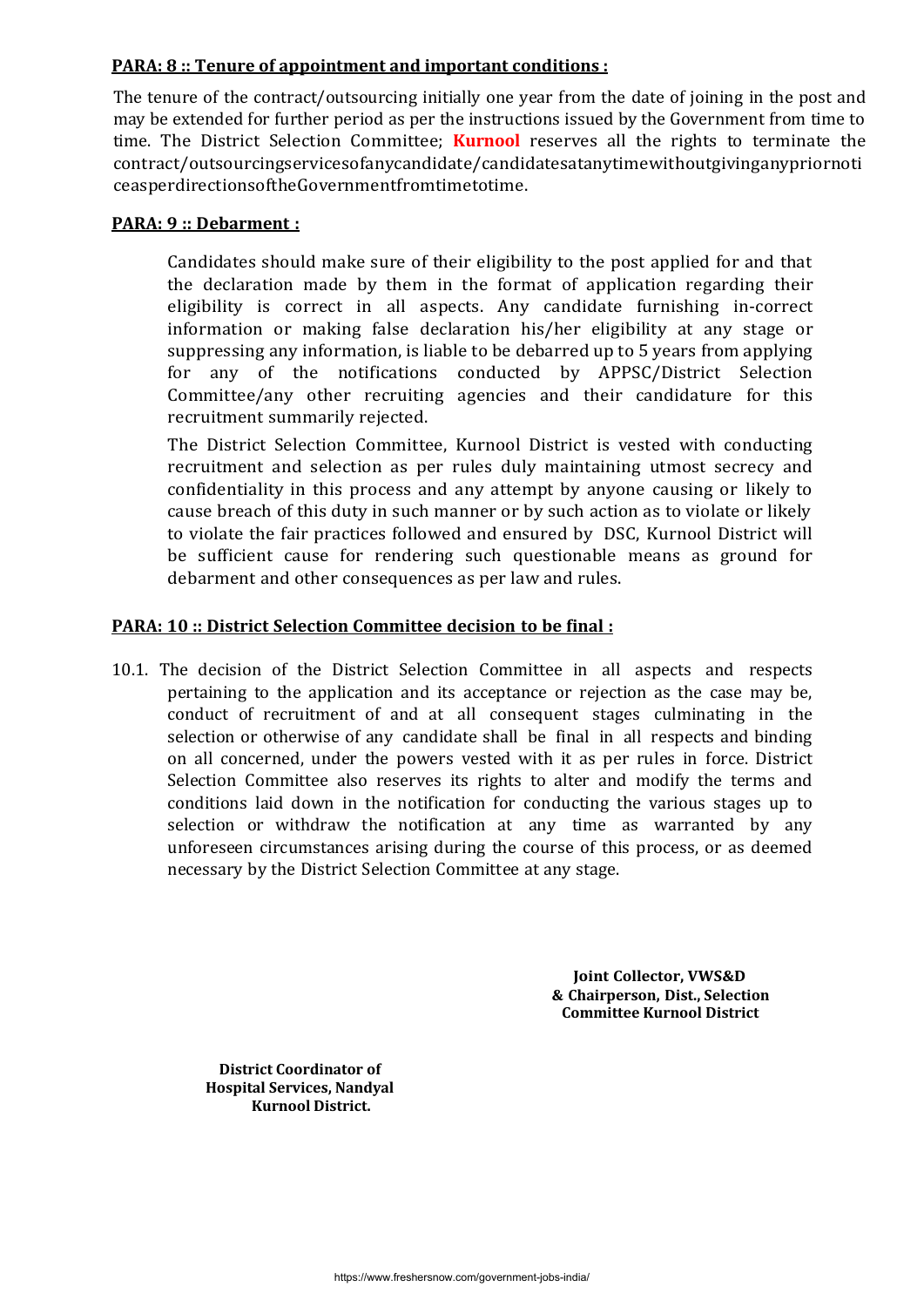#### **The following supporting documents should enclose along with application form at the time of submission of application**

| $\mathbf 1$    | Filled in Application form(downloaded from http://.ap.gov.in).                                                     |
|----------------|--------------------------------------------------------------------------------------------------------------------|
| 2              | SSC or its equivalent examination pass-cum-marks memo.                                                             |
| $\overline{3}$ | CertificateofDiplomainMedicalLabTechnologyrecognizedbytheGovt.ofA.Pwith                                            |
|                | Marks memo                                                                                                         |
| $\overline{4}$ | Marksmemoof2 years Intermediate vocational course in MLT                                                           |
| $\overline{5}$ | One year clinical training in selected Govt. Hospitals (in which these students have been                          |
|                | permitted to undergo clinical training)in case of Intermediate vocational MLT                                      |
| 6              | Certificate of completion of one year Apprenticeship training in identified hospitals                              |
|                | andawarded"ApprenticeshipCompletioncertificatebytheBoardofApprenticeshipTraining,GO                                |
|                | L, Southern Region, Chennaiin case of intermediate vocational MLT                                                  |
| $7\phantom{.}$ | Degree certificate of B.Sc., in<br>Medical<br>Technology with marks memos of<br>Lab                                |
|                | all years/consolidated marks memo                                                                                  |
| $\overline{8}$ | Degree certificate of B.Sc., with B.Z.C in first class/B.Sc., (Life Science) with marks memos                      |
|                | Of all years/consolidated marks memo and P.G. Diploma in Medical Lab Technology                                    |
|                | issued by the NIMS, Hyderabad/SVIMS, Tirupathi with marks memos.                                                   |
| $\overline{9}$ | Registration in AP Paramedical Board.                                                                              |
| 10             | Latest Caste certificate issued by the Tahsildar concerned (meeseva).                                              |
|                | Study certificates from 4 <sup>th</sup> Classto10 <sup>th</sup> Class(for local status). In case of private study, |
| 11             | the residence certificate obtained from the Tahsildar concerned for consecutive 7 years                            |
|                | prior to passing of SSC or its equivalent.                                                                         |
|                | PhysicallyHandicappedcertificate(SADAREMCampcertificate)incaseofcandidatesofdisabl                                 |
| 12             | ity.                                                                                                               |
|                | Thecandidateswhoarerenderedservicesoncontract/Outsourcingbasisunderearmarked                                       |
| 13             | Govt., Institutions / State and Central Govt., Schemes in the State of Andhra Pradesh,                             |
|                | should enclose Service certificate duly signed by competent authority along with attested                          |
|                | copies of appointment order for considering contract/outsourcing service weightage.                                |
|                |                                                                                                                    |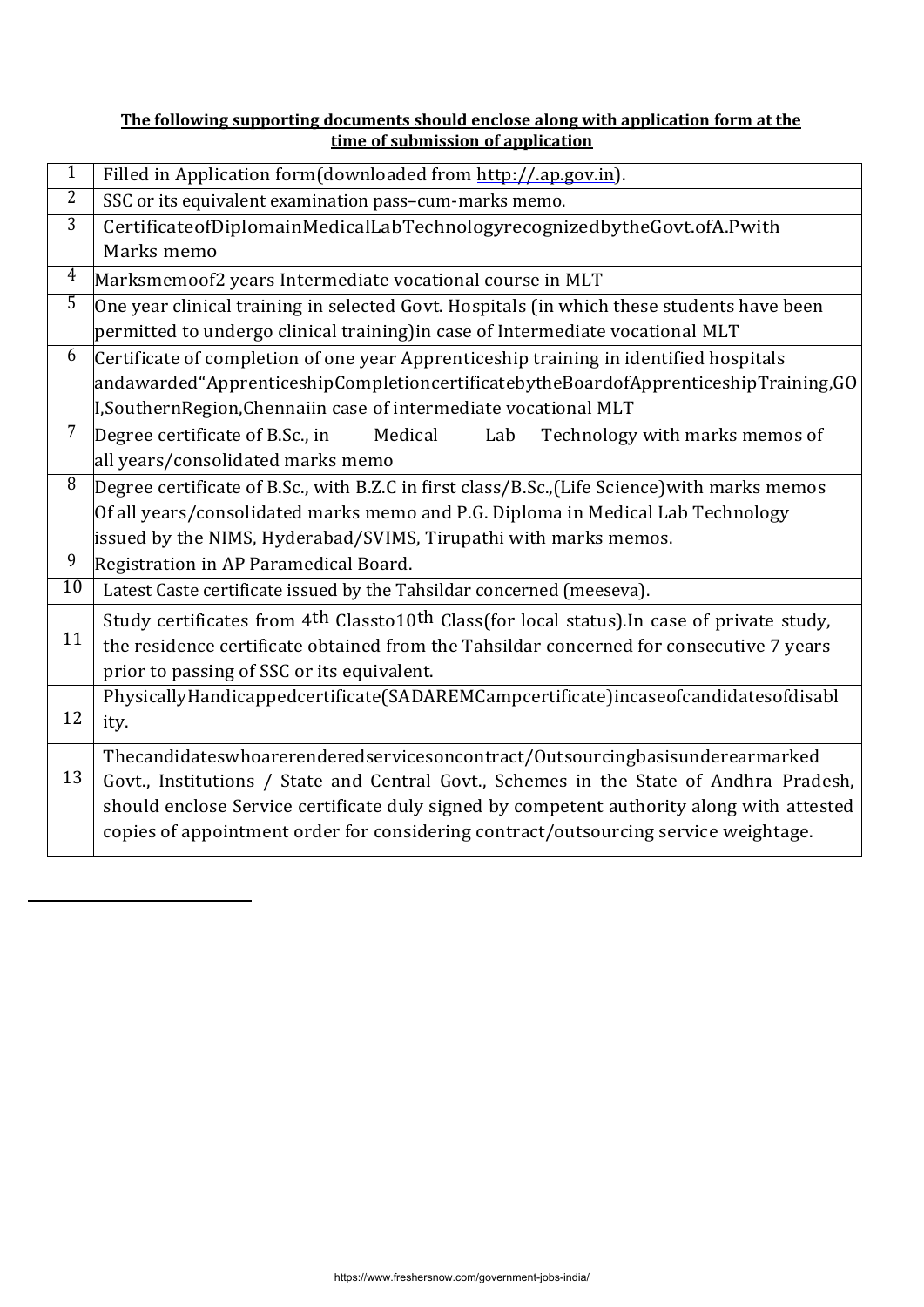## **GOVERNMENT OF ANDHRA PRADESH A.P VAIDYA VIDHANA PARISHAD :: DCHS NANDYAL, KURNOOL DISTRICT ( NOTIFICATION NO:: 03/2022, Dt: 17.02.2022 ) Contract / Outsourcing Service Certificate**

#### **(Certificate to be issued by the Controlling Officer concerned DM&HO/DCHS/any other Appointing Authority)**

This is to certify that, ……………..…………………………… S/o, D/o ………………………………. has been working as ..........................................................(name of the post) in PHC/CHC/AH/DH/GGH/or any other AP State Institution at …………………………………………….. on **Contract / Out-Sourcing basis** with the Financial concurrence of the Government of AP /the details of his/her **Contract / Out-Sourcing service** as on **16.02.2022** are as follows:

| Name of the institution | Urban/<br>Rural/<br>Tribal (or)<br>Covid-19 | <b>Working/worked Period</b> |    | <b>Reasons for</b><br>break in | Whether there is<br>financial<br>concurrence for | <b>Charges</b><br><b>Allegations</b><br>/Adverse |
|-------------------------|---------------------------------------------|------------------------------|----|--------------------------------|--------------------------------------------------|--------------------------------------------------|
|                         |                                             | From                         | To | service<br>(if any)            | appointment (Yes<br>$/$ No)                      | <b>Remarks</b> if<br>any                         |
|                         |                                             |                              |    |                                |                                                  |                                                  |
|                         |                                             |                              |    |                                |                                                  |                                                  |
|                         |                                             |                              |    |                                |                                                  |                                                  |
|                         |                                             |                              |    |                                |                                                  |                                                  |
|                         |                                             |                              |    |                                |                                                  |                                                  |
|                         |                                             |                              |    |                                |                                                  |                                                  |

#### **I hereby declare that:**

1.His /her services as ....................................................... on Contract /Out-sourcing basis during the above said period are satisfactory.

2.He /she does not have any adverse remarks from his superiors during the period of Contract / Out-sourcing service as Staff Nurse.

3.He /she is eligible for Contract / Out-sourcing Service Weightage as per the rules published in the notification.

**Station: Date:**

#### **Signature & Seal of the Controlling Officer (DMHO/DCHS/any other competent District Authority who appointed the applicant)**

**Imp.Note:** The attested copy of appointment order must be enclosed along with this service certificate, otherwise the weightage for Contract / Outsourcing service will not be considered for final merit.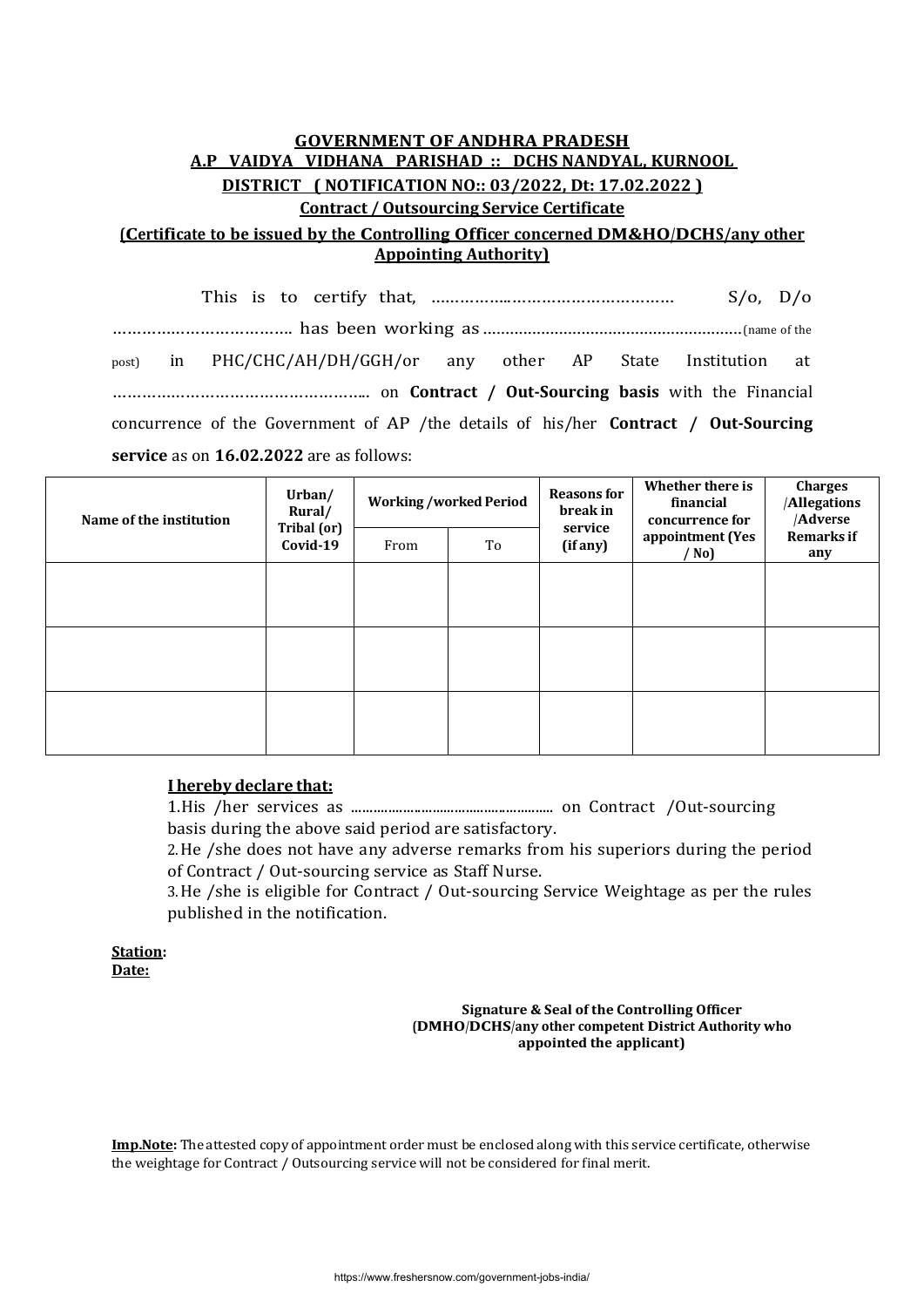|                |                                                                                                                                      | :: 1 ::  |                                                    |  |  |  |  |
|----------------|--------------------------------------------------------------------------------------------------------------------------------------|----------|----------------------------------------------------|--|--|--|--|
|                | <b>GOVERNMENT OF ANDHRA PRADESH</b>                                                                                                  |          |                                                    |  |  |  |  |
|                | A.P VAIDYA VIDHANA PARISHAD :: DCHS NANDYAL, KURNOOL DIST.                                                                           |          |                                                    |  |  |  |  |
|                | (Notification No: 03/2022, Date: 17.02.2022)                                                                                         |          |                                                    |  |  |  |  |
|                | Recruitment to the various posts to work on contract / out-sourcing basis in APVVP<br><b>Hospitals in Kurnool District</b>           |          |                                                    |  |  |  |  |
|                |                                                                                                                                      |          |                                                    |  |  |  |  |
|                |                                                                                                                                      |          | Affix Passport<br>size latest colour<br>photograph |  |  |  |  |
|                |                                                                                                                                      |          |                                                    |  |  |  |  |
|                | <b>Application No.</b> (to be filled by the office)                                                                                  |          |                                                    |  |  |  |  |
|                |                                                                                                                                      |          |                                                    |  |  |  |  |
| 1              | Name of the Candidate                                                                                                                |          |                                                    |  |  |  |  |
| $\overline{2}$ | Gender                                                                                                                               |          |                                                    |  |  |  |  |
| 3              | <b>Father Name</b>                                                                                                                   |          |                                                    |  |  |  |  |
| $\overline{4}$ | Date of Birth (DD-MM-YYYY)                                                                                                           |          |                                                    |  |  |  |  |
| 5              | <b>Social Status</b><br>$[OC/SC/ST/BC-A,B,C,D,E]$                                                                                    |          |                                                    |  |  |  |  |
| 6              | Whether claiming for service weightage for<br>Contract / Outsourcing service (enclose<br>contract / outsourcing service certificate) | Yes / No |                                                    |  |  |  |  |
| 7              | Whether Physically Handicapped<br>(VH/HH/OH) (SADAREM Certificate to<br>be enclosed)                                                 |          |                                                    |  |  |  |  |
| 8              | Whether claiming reservation under Sports<br>Quota<br>(enclose Eligibility Certificate)                                              | Yes / No |                                                    |  |  |  |  |
| 9              | Whether claiming reservation under Ex-<br>Servicemen quota<br>(enclose Service Certificate)                                          | Yes / No |                                                    |  |  |  |  |
| 10             | Whether claiming reservation under EWS<br>category (enclose EWS certificate)                                                         | Yes / No |                                                    |  |  |  |  |
| 11             | Mobile number of the applicant                                                                                                       |          |                                                    |  |  |  |  |
| 12             | Address for communication:                                                                                                           |          |                                                    |  |  |  |  |
|                |                                                                                                                                      |          |                                                    |  |  |  |  |
|                |                                                                                                                                      |          |                                                    |  |  |  |  |
|                |                                                                                                                                      |          |                                                    |  |  |  |  |
|                |                                                                                                                                      |          |                                                    |  |  |  |  |
|                |                                                                                                                                      |          |                                                    |  |  |  |  |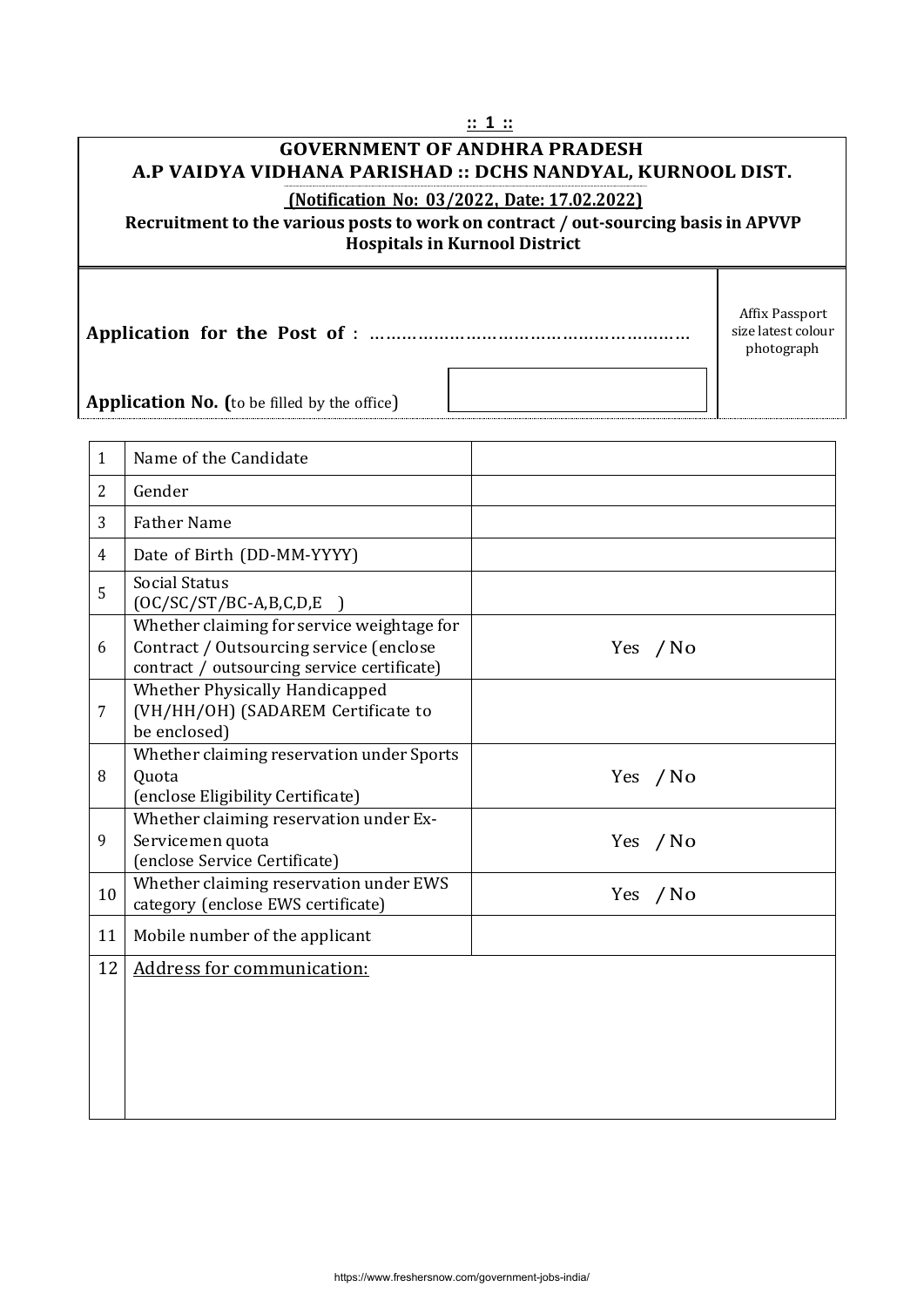|                                                                  | $\therefore$ 02 $\therefore$ |  |
|------------------------------------------------------------------|------------------------------|--|
| Marks obtained in the requisite Academic/Technical qualification |                              |  |

| Name of the academic<br>/technical education | Total<br>marks | <b>Secured</b><br>marks | Year of<br>passing<br>(Month &<br>Year)                                                                                                                                                                                                                                                                                                                       | Whether registered in<br>respective council<br>(Yes / No) |
|----------------------------------------------|----------------|-------------------------|---------------------------------------------------------------------------------------------------------------------------------------------------------------------------------------------------------------------------------------------------------------------------------------------------------------------------------------------------------------|-----------------------------------------------------------|
|                                              |                |                         |                                                                                                                                                                                                                                                                                                                                                               |                                                           |
|                                              |                |                         | $\alpha$ , $\alpha$ , $\alpha$ , $\alpha$ , $\alpha$ , $\alpha$ , $\alpha$ , $\alpha$ , $\alpha$ , $\alpha$ , $\alpha$ , $\alpha$ , $\alpha$ , $\alpha$ , $\alpha$ , $\alpha$ , $\alpha$ , $\alpha$ , $\alpha$ , $\alpha$ , $\alpha$ , $\alpha$ , $\alpha$ , $\alpha$ , $\alpha$ , $\alpha$ , $\alpha$ , $\alpha$ , $\alpha$ , $\alpha$ , $\alpha$ , $\alpha$ |                                                           |

#### **Contract / Outsourcing working details if any as on 1 6.02.2022:**

| SI.<br>N <sub>o</sub> | Name of the Institution | Contract /<br><b>Outsourcing</b> | Urban $/$<br>Rural /<br>Tribal (or)<br>Covid-19 |    | <b>Period of service</b> | <b>Total period</b><br>(Years-Months-<br>Days) | Service certificate<br>issued by the<br>competent<br>authority enclosed |
|-----------------------|-------------------------|----------------------------------|-------------------------------------------------|----|--------------------------|------------------------------------------------|-------------------------------------------------------------------------|
|                       |                         |                                  | From                                            | To |                          | (yes/no)                                       |                                                                         |
|                       |                         |                                  |                                                 |    |                          |                                                |                                                                         |
|                       |                         |                                  |                                                 |    |                          |                                                |                                                                         |
|                       |                         |                                  |                                                 |    |                          |                                                |                                                                         |
|                       |                         |                                  |                                                 |    |                          |                                                |                                                                         |

### **Details of School studies from 4th Class to 10th Class (for local status):**

| Sl.<br><b>No</b> | <b>Class</b> | Year of<br>passing | Name of the School in which studies | <b>District</b> |
|------------------|--------------|--------------------|-------------------------------------|-----------------|
| Ŧ.               | IV           |                    |                                     |                 |
| 2                | V            |                    |                                     |                 |
| 3                | VI           |                    |                                     |                 |
| 4                | VII          |                    |                                     |                 |
| 5                | <b>VIII</b>  |                    |                                     |                 |
| 6                | IX           |                    |                                     |                 |
| 7                | X            |                    |                                     |                 |

#### **DECLARATION**

I, Smt/Kum/Sri …………………….…............... D/o, S/o..............................................do hereby declare that, above particulars furnished by me are true to the best of my knowledge and also hereby agree that in the event of any of the details furnished above being found to be incorrect or false at a later date, my candidature will be forfeited summarily.

> **Signature & mobile number of the applicant**